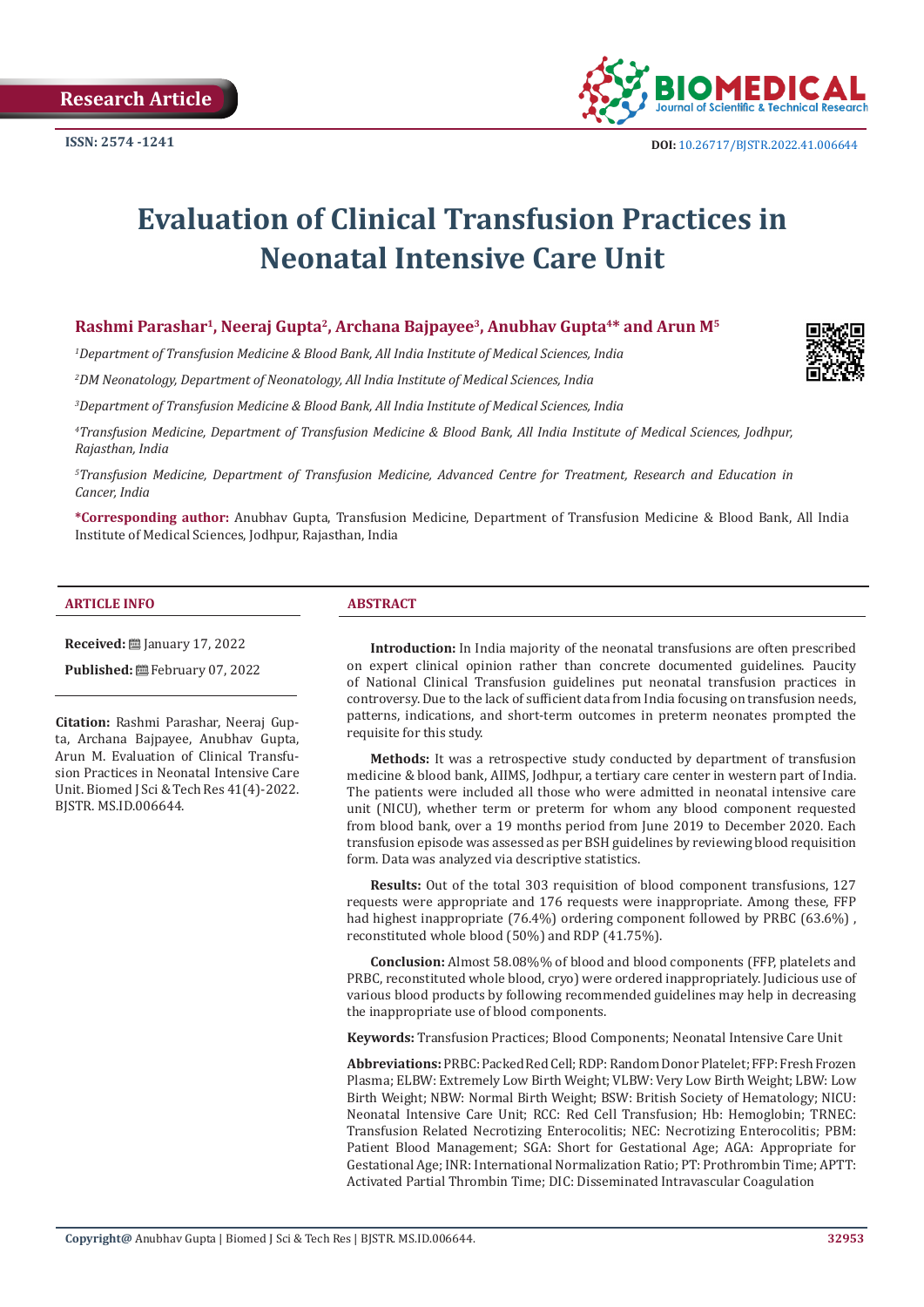# **Introduction**

Appropriate transfusion of neonates is vital to balance the transfusion benefits against risk. Sick neonates are heavily transfused groups of patients in critical care medicine. The rational utilization of blood components is very consequential in this age group. It, consequently, remains an important tool to continuously improve, amend and implement the most appropriate transfusion protocols for blood components utilized in neonates within the constraint of the evidence-based guidelines. Because of the length of their stay in the neonatal intensive care unit (NICU) and the frequent monitoring of parameters through blood sampling neonates experience iatrogenic blood loss and may require multiple transfusions. Majority of the neonatal transfusions are often prescribed on expert clinical opinion rather than concrete documented guidelines [1]. Lack of perspective patient blood management (PBM) program in neonates accentuates the blood management and best transfusion practices in the neonatal intensive care unit (NICU). Due to the lack of sufficient data from India focusing on transfusion needs, patterns, indications, and short-term outcomes in preterm neonates prompted the requisite for this study.

# **Materials & Methods**

Study data were collected retrospectively over 19 months from June 2019 to December 2020. All preterm and term neonates admitted to the Neonatal Intensive Care Unit (NICU) at All India Institute of Medical Sciences (AIIMS) Jodhpur, Rajasthan, India, for whom blood requisition form was sent for component transfusion, i.e., Packed Red Blood Cells (PRBC), Random Donor Platelets (RDP), Fresh Frozen Plasma (FFP), Cryoprecipitate, Reconstituted Whole Blood, were included in the study. Data was collected from NICU medical records and review of the NICU blood order forms at the AIIMS Jodhpur blood center. According to British Society for Hematology (BSH) guidelines [2]. Those blood order forms were considered appropriate and satisfied all the transfusion criteria required to evaluate transfusion needs according to the BSH guidelines [2]. Inappropriate blood order forms are those which deviate from the guidelines and include incomplete documentation (i) for PRBC transfusion missing Hemoglobin (Hb), Weight of newborn (wt.), Saturation status (SpO2), (ii) for RDP transfusion missing platelet count, comorbidity or surgical or invasive procedure patient is undergoing, and (iii) for FFP transfusion coagulation parameter, bleeding at present and patient is undergoing some invasive procedure. Data analysis was done with descriptive statistics. Perpetual variables will be summarized as mean & standard deviation. Nominal/categorical variables will be summarized as the proportion (percentage) and analyzed by utilizing the Chi-Square test/Fisher exact test. P-value < 0.05 was considered as significant (Tables 1-4).

**Table 1:** Blood component issued as per Birth weight, maturity, gender, mode of delivery & gestational age.

|                         | <b>PRBC</b> (113) | <b>RDP</b> (80) | <b>FFP</b> (26) |  |
|-------------------------|-------------------|-----------------|-----------------|--|
| <b>Birth weight</b>     |                   |                 |                 |  |
| 5                       | 35                | 21              | 5               |  |
| <b>LBW</b>              | 21                | 35              | 12              |  |
| <b>VLBW</b>             | 14                | 10              | 7               |  |
| <b>ELBW</b>             | 43                | 14              | $\overline{2}$  |  |
| Maturity                |                   |                 |                 |  |
| Term                    | 40                | 43              | 11              |  |
| Preterm                 | 73                | 37              | 5               |  |
| Gender                  |                   |                 |                 |  |
| Male                    | 55                | 56              | 12              |  |
| Female                  | 58                | 24              | $\overline{4}$  |  |
| <b>Mode of delivery</b> |                   |                 |                 |  |
| Vaginal                 | 49                | 18              | 9               |  |
| <b>LSCS</b>             | 64                | 62              | 17              |  |
| <b>Gestation</b> age    |                   |                 |                 |  |
| SGA                     | 59                | 47              | 11              |  |
| AGA                     | 54                | 33              | 15              |  |

**Table 2:** Transfusion Parameter of neonates.

| Gender          | <b>Transfused</b> | <b>Not transfused</b> |
|-----------------|-------------------|-----------------------|
| Male            | 126               | 125                   |
| Female          | 99                | 40                    |
| Maturity status |                   |                       |
| Extreme preterm | 10                | 11                    |
| Very preterm    | 13                | 31                    |
| Late preterm    | 35                | 93                    |
| Term            | 51                | 146                   |
| Birth weight    |                   |                       |
| <b>LBW</b>      | 41                | 70                    |
| <b>VLBW</b>     | 14                | 36                    |
| <b>ELBW</b>     | 19                | 05                    |

**Table 3:** Outcome assessed based on no of transfusion.

| <b>Extreme</b><br>preterm | dead     | lama     | <b>Transferred</b><br>out | P value |
|---------------------------|----------|----------|---------------------------|---------|
| $<$ 2                     | 4        | $\Omega$ | 3                         |         |
| 5-Mar                     | 1        | $\Omega$ | $\Omega$                  |         |
| >5                        | 1        | 1        | U                         |         |
| Total                     | 6        | 1        | 3                         | 0.679   |
| Very preterm              | dead     | lama     | <b>Transfer out</b>       | P value |
| $<$ 2                     | $\Omega$ | $\Omega$ | 5                         |         |
| 5-Mar                     | 2        | $\Omega$ | 4                         |         |
| >5                        |          |          |                           |         |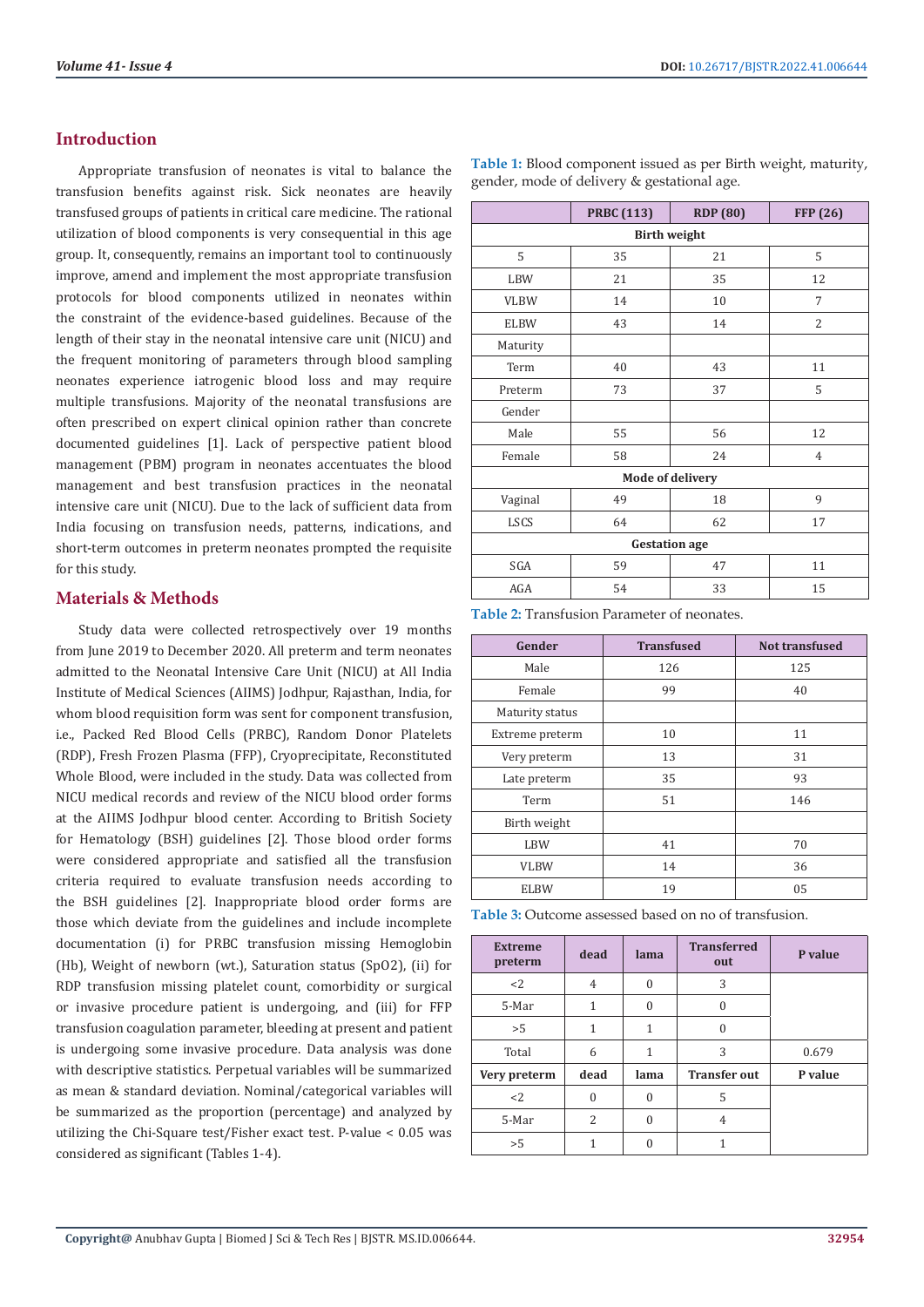| Total        | 3              | $\theta$         | 10                  | 0.087   |
|--------------|----------------|------------------|---------------------|---------|
| Late preterm | dead           | lama             | <b>Transfer out</b> | P value |
| <2           | $\theta$       | 3                | 16                  |         |
| 5-Mar        | 2              | $\theta$         | 2                   |         |
| >5           | 2              | $\boldsymbol{0}$ | 2                   |         |
| Total        | $\overline{4}$ | 3                | 20                  | 0.004   |
| <b>Term</b>  | dead           | lama             | <b>Transfer out</b> | P value |
| $<$ 2        | 3              | 2                | 22                  |         |
| 5-Mar        | $\mathbf{1}$   | 2                | 6                   |         |
| >5           | $\theta$       | $\theta$         | 1                   |         |
| Total        | 4              | 4                | 29                  | 0.765   |

|  |  | Table 4: Reason for inappropriate request order form. |
|--|--|-------------------------------------------------------|
|--|--|-------------------------------------------------------|

| Inappropriate order form     | NO. |
|------------------------------|-----|
| PRBC                         |     |
| Hb not mentioned             | 13  |
| Weight not mentioned         | 20  |
| Inappropriate dose demand    | 18  |
| Not issued                   | 48  |
| Others                       | 06  |
| <b>RDP</b>                   |     |
| Platelet count not mentioned | 24  |
| Weight not mentioned         | 08  |
| Others                       | 06  |
| <b>FFP</b>                   |     |
| Weight not mention           | 03  |
| Others                       | 23  |

# **Results**

Data were analyzed retrospectively from June 2019 to December 2020. There were 390 NICU admissions during the study period, and 303 blood order forms were received. PRBC was the most frequently ordered blood component (165), followed by RDP (91), FFP (34), reconstituted whole blood (12), and cryoprecipitate (1) (Figure 1). Out of 303 received blood order forms, blood was issued for 225 requisitions (74%). Most frequent blood component issued was PRBC (113/225, 50%) followed by RDP (80/225, 35.5%), FFP (26/225, 11.5%) and reconstituted whole blood (6/225, 0.02%). NICU's overall crossmatch to transfusion ratio (CT ratio) was 1.46 suggesting a significant utilization of blood components. During the study period, male admissions outnumber female admissions (251 vs. 139 respectively), and male requisitions received outnumber females (166 vs. 137 respectively). Females received more transfusions (p-value 0.000, chi-square 16.2), with PRBC accounting for the majority of transfusions in terms of gender predisposition. Out of the 303 requisitions received, the majority of the neonates were born through lower segment cesarean section (LSCS) compared with vaginal delivery and required frequent PRBC transfusions (166 v/s 137).

Out of the 390 NICU admissions, 187 were preterm (<37 weeks), and the rest were term. Requisitions received were higher for preterm neonates than term neonates (163 vs. 140 respectively). Out of the 163 preterm requisitions, 125 were issued and transfused (125/163; 77%), while for term babies, out of 140 requisitions, 94 were issued and transfused (94/140; 67%). Out of all the preterm transfusions, PRBC was the most frequent blood component transfused (73/125; 58%), followed by RDP (37/125; 30%) and FFP (15/125; 12%). While in term babies, RDP was the most frequent blood component transfused (43/94; 46%), followed by PRBC (40/94; 43%) and FFP (11/94; 12%). However, no significant association between transfusion requirement and maturity status (extreme preterm, very preterm, late preterm, and term patients) was seen (p-value 0.210).



**Figure 1:** Component order form appropriateness (p value 0.001).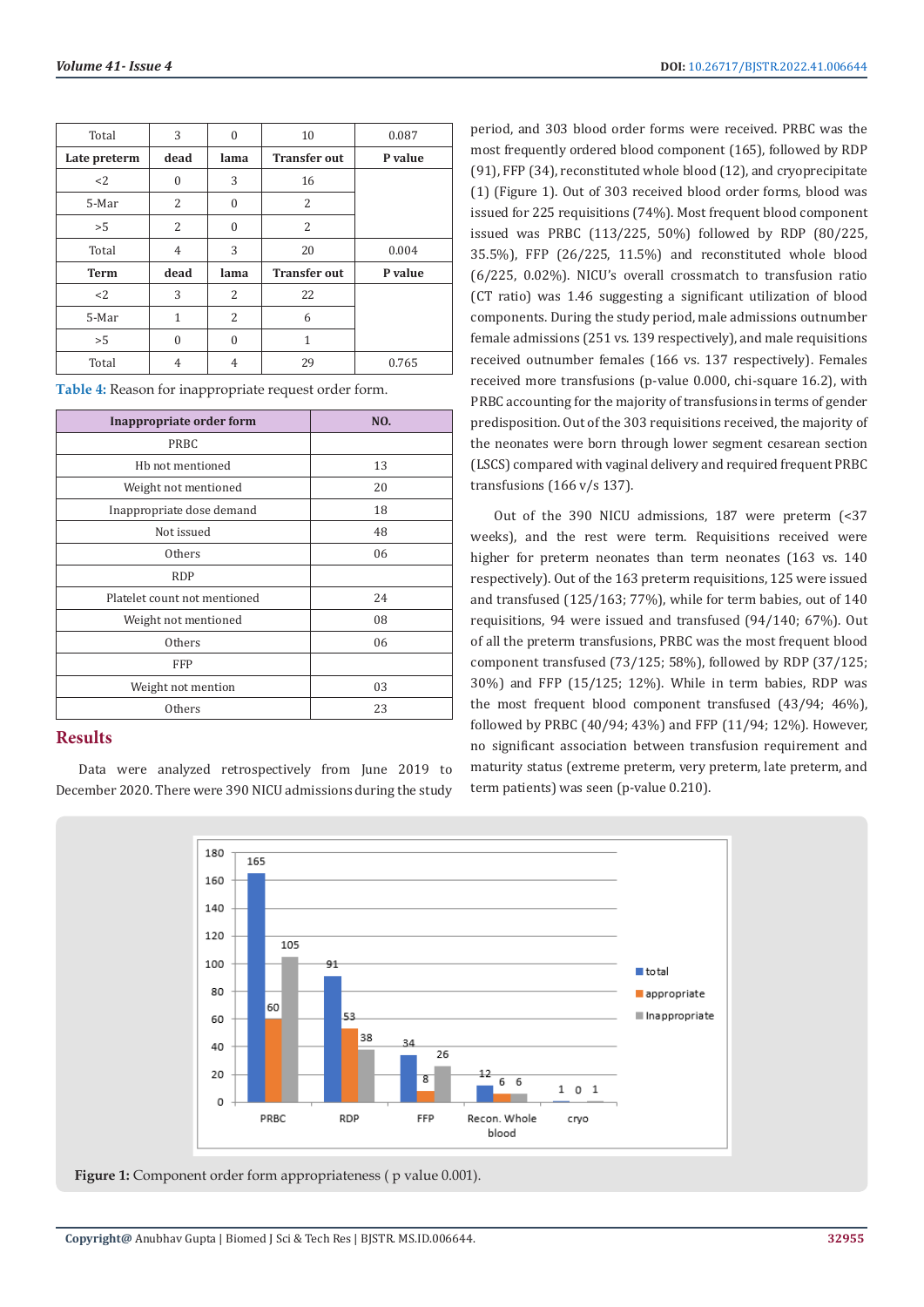In terms of birth weight, out of the 390 NICU admissions, LBW (birth weight 2500 to 1500 gm) were 111, VLBW (birth weight 1500 to 1000 gm) was 50, while ELBW (birth weight <1000 gm) were 24. Out of the 303 requisitions 101 (33%) were received from LBW neonates, 94 (31%) form NBW, 68 (23%) ELBW and 40 (13%) from VLBW neonates. In our study, ELBW neonates were more transfusion-dependent (Chi-square 18.8, p-value 0.000), and the most frequent blood component transfused was PRBC.

The outcome was assessed only for 87 patients (Chi-square 12.7, p-value 0.005), and the extremely premature neonate mortality was higher. In terms of maturity, mortality was higher in late preterm neonates when the number of transfusions increased by more than 2 (p-value =0.004). As per the gestational age, out of 303 requisitions, 140 (46%) were from small for gestational age neonates (SGA) while 163 (54%) were from appropriate for gestational age neonates (AGA). PRBC and RDP transfusions requirement were more in SGA neonates compared with AGA with mean number of transfusions being 2.92 for preterm neonate and 3.45 for SGA. Out of 303 blood requisitions 127 were found to be appropriate while rest 176 were inappropriate. Most frequent inappropriate component requested was FFP 76.4% (26/34), followed by PRBC 63.6% (105/165), reconstituted whole blood 50% (6/12) and RDP 41.75% (38/91) (Figure 1) Chi square =17.8, p value 0.001. A single request was received for cryoprecipitate for deranged coagulopathy during study period but component was not issued. Most frequent reason for inappropriate blood order forms demanding FFP was missing indication for transfusion (n=23;88%) and information against dose directed transfusion (n=3;12%). Similarly for inappropriate blood order forms received for RDP, majority (n=24;63%) do not have pre transfusion platelet count (needed to calculate percentage recovery and corrected count increment), 21% (n=8) do not have Weight mentioned and for rest 16% (n=6) order forms patient had no indication for transfusion.

Most common indication for reconstituted whole blood was exchange transfusion for the management of hyperbilirubinemia. Exchange transfusion was done only when serum bilirubin exceeds its target limit based on maturity status of newborn and live days. Out of 12 blood order forms received, 50% required the transfusion support and in rest jaundice was subsided by use of phototherapy. Out of 105 inappropriate blood order forms received for PRBC transfusion 12% (n=13) have missing Hb, 19% (n=20) have missing Weight, 17% (n=18) demand for inappropriate volume and 6% (n=6) can't justify the transfusion need because of missing other parameters like comorbidity and saturation status. Forty six percent (n=48) blood order forms were those which were not issued and where transfusion was not needed. Most common indication for PRBC transfusion was anemia (63/113: 56%), for RDP transfusion thrombocytopenia and for FFP transfusion deranged coagulopathy

with bleeding tendencies. Other indication for PRBC transfusion were during surgery (21/113:19%), shock (12/113:11%), blood loss (11/113: 10%), pathological jaundice (6/113: 0.05%) in decreasing order.

### **Discussion**

Blood transfusion has a pivotal role in modern medicine. Despite being a lifesaving drug, it has deleterious effects also. This becomes important in neonates who have small blood volume and immature organ system. Both restrictive and liberal transfusion are well described in literature. Because of the lack of National Clinical Transfusion guidelines and varied transfusion practices among clinicians, most transfusions are based on expert clinical opinion. We advocate that neonate transfusions should be critically analyzed in terms of maturity, gestational age, disease effect, blood volume, appropriateness and clinician's transfusion practice which is neglected in majority of the times. Between June 2019 and December 2020, 390 neonates were hospitalized with 225 requiring transfusions and 303 blood order forms received. In our study, the incidence of transfusion was 58.4 % (225/384) with PRBC being the most frequently requested blood component (113/303; 37.29 percent). Several studies have found that the incidence of neonatal transfusion ranges from 20% to 90% [3,4]. The fact that some studies included only extremely low birth weight newborns while others included term neonates explains the wide variance in transfusion. The majority of preterm and extremely low birth weight neonates in the NICU are transfused based on laboratory criteria. It should be emphasized that while transfusions offer an instant benefit in tissue oxygenation, it also inhibits the neonate's immature bone marrow, delay newborn neurodevelopment outcomes, and lengthen hospital stays [5-9]. In our study, we observed that ELBW neonates are an extensively transfused patient population, with PRBC being the most often requested component. Thus, it may be concluded that frequent transfusion to maintain a higher hemoglobin level in ELBW infants gives no further benefit [5-9]. As a result, a restricted transfusion approach may be adopted. In our study, we found that the mortality was more in extremely preterm newborns than the term neonates (p value 0.005). The association is significant when frequency of transfusion is more than 2 and mortality was higher in late preterm neonates (p value 0.004). Thus, RBC transfusions may have a negative impact on neonatal survival.

In our study, we found that SGA neonates required more transfusions than AGA neonates (mean of 3.45). Conti et al. found similar findings, with the majority of transfused newborns being between 24 and 29 weeks of gestation and weighing less than 1000g [10]. Iatrogenic anemia occurring due to repeated blood sampling in the NICU is a leading cause of anemia [11,12]. It is estimated that in NICU mean sample volume range between 0.8-3.1 ml/kg/day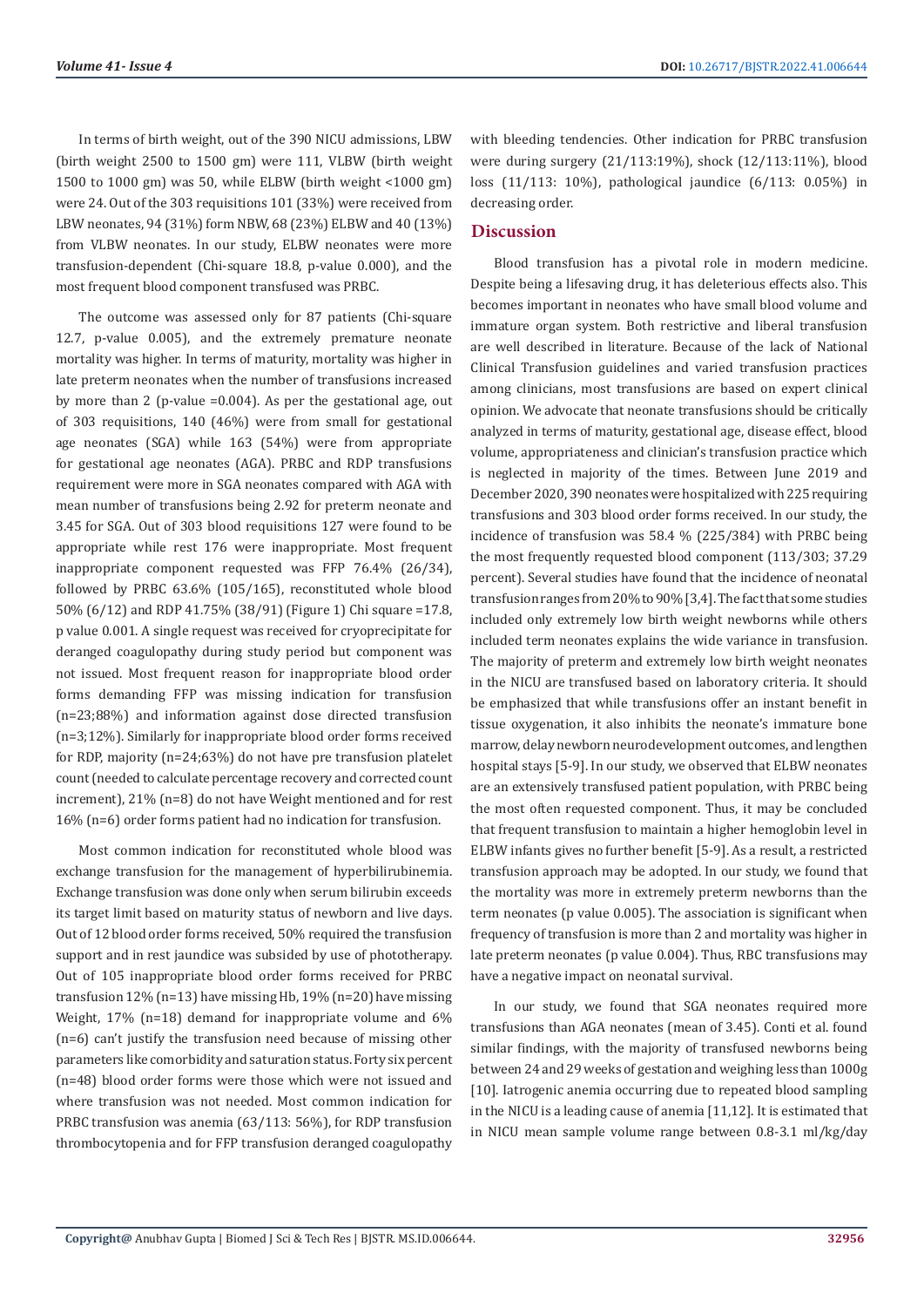which corresponds to 30%-300% of neonates blood volume [11]. Phlebotomy loss alone in first 24 hours of NICU admission is around 3-10ml corresponding up to 25% of the blood volume [12]. For us establishing a temporal relationship between iatrogenic blood loss and requirement for PRBC transfusion is difficult because no documentation ever made regarding the number and amount of neonatal blood samples collected.

Necrotizing Enterocolitis (NEC), a complication of red cell transfusion, is one of the leading causes of newborn death. Marin et al. found that alterations in mesenteric oxygenation during PRBC transfusion might be linked to transfusion-related NEC. In our study we report NEC in 3 patients, one having single episode of transfusion and rest had 7 and 19 transfusion episodes. All the patients were preterm and mortality was found only in one patient received multiple transfusions and had long hospital stay. Though we haven't found any relation of NEC with transfusion but several other studies have found that PRBC transfusions are an independent risk factor for NEC with VLBW neonates being more vulnerable as early as 48 hours after the transfusion [13]. As a result, it is necessary to explore pharmacological agents to reduce the need for transfusions. The use of erythroid stimulating agents, such as recombinant erythropoietin or longer acting darbepoetin, might potentially reduce the need for transfusions. Recently, the PENUT study shown that erythropoietin treatment can maintain a much higher Hb level, reduce the need for transfusions, and expose fewer donors [13]. Our findings are consistent with other research that show anemia is the most prevalent reason for PRBC transfusion. A review of the literature reveals that a greater blood transfusion/ unit volume ratio in newborns puts them at risk of metabolic derangement. This is due to immature liver's decreased ability to metabolize anticoagulant and sense hypoxia, and the immature kidney's inability to handle electrolytes, leads to hypocalcemia, hyperkalemia, acidosis, and hypomagnesaemia. With multiple or large transfusions, these potential hazards are compounded. Though it is uncommon with top-up transfusions, hyperkalemia can develop if the neonate receives more than 20 ml/kg of transfusion volume, has underlying hyperkalemia, or has renal disease.

Potassium levels in these patients should be regularly checked. Cardiac arrest has been observed after receiving a large blood volume transfusion due to hyperkalemia, particularly in neonates receiving exchange transfusion. Because of the stored blood and high body surface area, exchange transfusion can potentially cause hypothermia. Hypothermia can aggravate coagulopathy and result in a fatal triad [14]. We found no negative effects from transfusion in our study. This might be because patient blood management is tightly enforced at our center, and every transfusion is scrutinized. The amount of coagulation protein in the neonate varies with gestational age. Premature babies have prolonged prothrombin time and activated partial prothrombin time (PT/aPTT) due to underdeveloped hepatic function. Unless there are bleeding symptoms, FFP is not recommended to restore a prolonged international normalized ratio (INR). The development of disseminated intravascular coagulation (DIC) in the absence of current bleeding does not warrant the use of FFP. The use of FFP in liver disease is also debatable, because FFP may not always result in a complete correction of the coagulation abnormality [15]. In our study we analyzed that FFP was the most inappropriately requested component. This can be explained by the fact that parameters required for assessing the FFP transfusions were missing on the requisition form. Majority of the platelet transfusions in neonates were done prophylactically as neonatal guideline have higher platelet transfusion threshold as compared to adult. Improved outcome was seen with platelet transfusions for hemorrhage secondary to thrombocytopenia [15].

## **Conclusion**

Evaluation of clinical transfusion practices is intended to bring a realization among clinicians' expert in their field about the need to evaluate their own practices regularly. The two primary risk factors identified that lead to numerous blood transfusions are low birth weight and preterm. Transfusion has been linked to an increase in mortality, therefore studies towards reducing newborn transfusion needs, particularly PRBC, which is commonly prescribed for anaemia correction, is necessary. The most inappropriately requested component was fresh frozen plasma, and the indication was abnormal coagulation profile; however, there is no basis for using FFP for coagulation profile correction in neonates except bleeding.

# **Conflict of Interest**

There is no Conflict of Interest between authors. No economic or financial interest/ aid exists.

### **References**

- 1. [Valentine SL, Bateman ST \(2012\) Identifying factors to minimize](https://pubmed.ncbi.nlm.nih.gov/21499175/) [phlebotomy – induced blood loss in the pediatric intensive care unit.](https://pubmed.ncbi.nlm.nih.gov/21499175/) [Pediatr Crit Care Med 13\(1\): 22-27.](https://pubmed.ncbi.nlm.nih.gov/21499175/)
- 2. [New HV, Berryman J, Bolton-Maggs PHB, Cantwell C, Chalmers EA, et](https://pubmed.ncbi.nlm.nih.gov/27861734/) [al. \(2016\) Guidelines on transfusion for fetuses, neonates and older](https://pubmed.ncbi.nlm.nih.gov/27861734/) [children. Bjh 175\(5\): 784-828.](https://pubmed.ncbi.nlm.nih.gov/27861734/)
- 3. [Dogra K, Kaur G, Basu S, Chawla D \(2018\) Red Cell Transfusion Practices](https://pubmed.ncbi.nlm.nih.gov/30369739/) [in Neonatal Intensive Care Unit: An Exerience from Tertiary Care Centre.](https://pubmed.ncbi.nlm.nih.gov/30369739/) [Indian J Hematol Blood Transfus 34\(4\): 671-676.](https://pubmed.ncbi.nlm.nih.gov/30369739/)
- 4. [Santos AM, Guinsburg R, de Almeida MF, Procianoy RS, Marba ST, et al.](https://pubmed.ncbi.nlm.nih.gov/26341125/) [\(2015\) Factors associated with red blood cell transfusions in very-low](https://pubmed.ncbi.nlm.nih.gov/26341125/)[birth-weight preterm infants in Brazilian neonatal units. BMC pediatrics](https://pubmed.ncbi.nlm.nih.gov/26341125/) [15\(1\): 113.](https://pubmed.ncbi.nlm.nih.gov/26341125/)